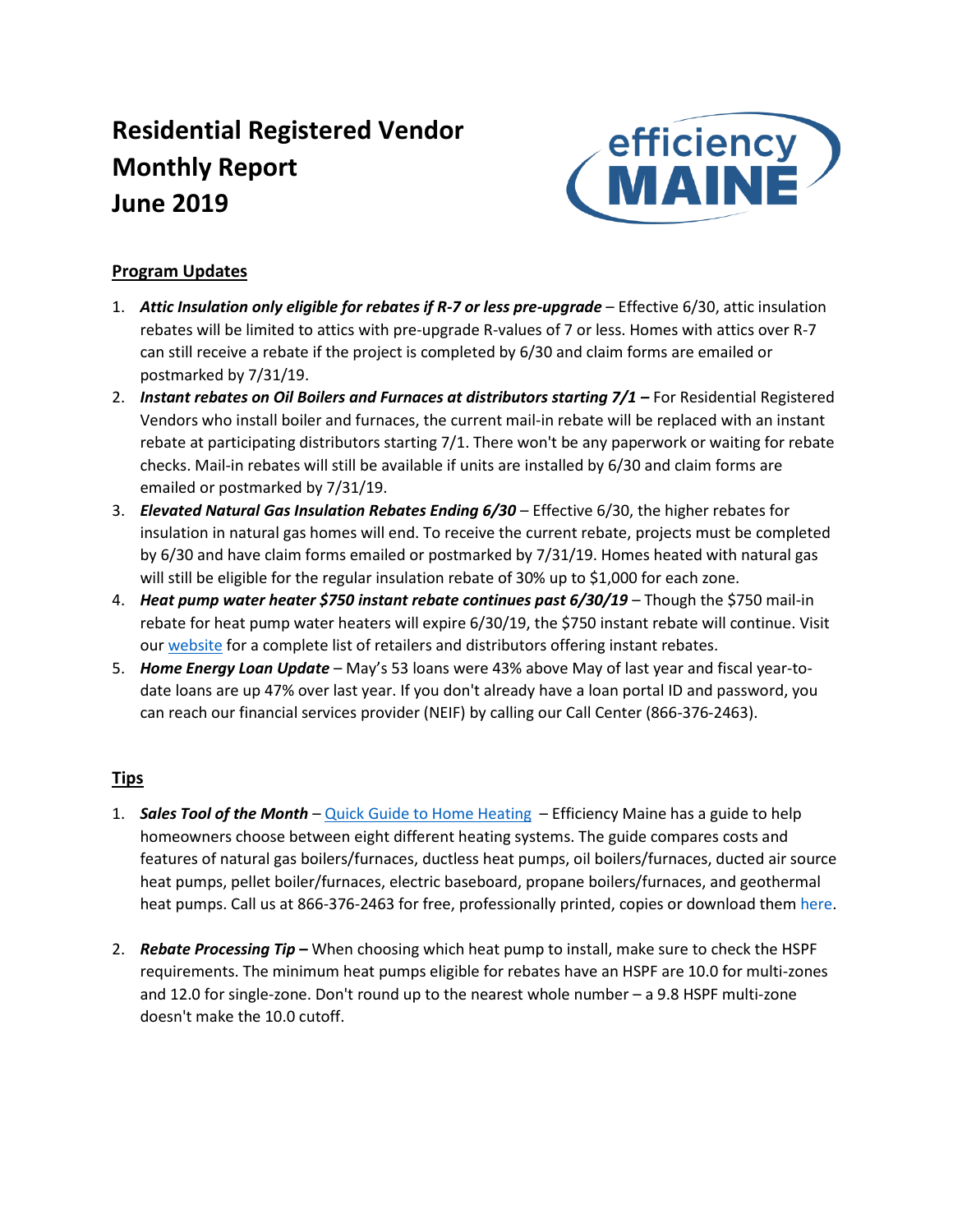3. *Tip from the Field –* If you install a heat pump outdoor unit using a ground mount, make sure that it rests on a stable base. The ground near a foundation often experiences more extreme freeze/thaw cycles than ground farther away. This frost heaving can cause the outdoor unit to tip, resulting a call back.

#### **Fact of the Month:**

1. A 2014 study of residential energy use in Norway found that 27% of households had a heat pump. If Maine had a similar penetration of heat pumps, it would translate to 140,000 households with at least one heat pump (Source: [www.ssb.no\)](https://www.ssb.no/en/energi-og-industri/artikler-og-publikasjoner/large-increase-in-the-use-of-heat-pumps).

| HESP Rebates – Last 12 Months |      |              |                |                |      |                |            |          |                |                |                |          |
|-------------------------------|------|--------------|----------------|----------------|------|----------------|------------|----------|----------------|----------------|----------------|----------|
| Year:                         | 2018 | 2018         | 2018           | 2018           | 2018 | 2018           | 2018       | 2019     | 2019           | 2019           | 2019           | 2019     |
| <b>HESP Rebate</b>            | Jun  | Jul          | Aug            | Sep            | Oct  | <b>Nov</b>     | <b>Dec</b> | Jan      | Feb            | Mar            | Apr            | May      |
| <b>Type</b>                   |      |              |                |                |      |                |            |          |                |                |                |          |
| <b>Ductless Heat</b>          | 523  | 619          | 543            | 362            | 458  | 413            | 434        | 1,140    | 446            | 376            | 419            | 474      |
| Pump                          |      |              |                |                |      |                |            |          |                |                |                |          |
| <b>Boiler</b>                 | 80   | 106          | 79             | 97             | 86   | 102            | 98         | 431      | 171            | 69             | 63             | 41       |
| Air Sealing                   | 73   | 91           | 70             | 70             | 63   | 81             | 89         | 248      | 135            | 121            | 117            | 72       |
| <b>Attic Insulation</b>       | 6    | 59           | 52             | 41             | 50   | 62             | 72         | 228      | 112            | 98             | 79             | 56       |
| <b>Basement</b>               | 5    | 45           | 37             | 28             | 38   | 40             | 65         | 153      | 89             | 76             | 70             | 38       |
| Insulation                    |      |              |                |                |      |                |            |          |                |                |                |          |
| Furnace                       | 15   | 18           | 32             | 29             | 53   | 23             | 27         | 126      | 48             | 11             | 17             | 12       |
| Wall Insulation               | 3    | 18           | 18             | 20             | 21   | 25             | 24         | 58       | 31             | 36             | 22             | 22       |
| Pellet Boiler                 | 1    | 2            | 2              | $\overline{2}$ | 6    | 6              | 3          | 10       | 5              | 4              | $\overline{2}$ | 0        |
| <b>Pellet Stove</b>           | 4    | 10           | 8              | 10             | 35   | 48             | 22         | 208      | 24             | 4              | 3              | 3        |
| Wood Stove                    | 2    | 5            | 9              | 15             | 31   | 13             | 68         | 99       | 11             | $\overline{2}$ | 0              | 0        |
| Geothermal HP                 | 2    | $\mathbf{1}$ | $\overline{2}$ | $\Omega$       | 0    | $\overline{2}$ | 0          | $\Omega$ | $\overline{2}$ | 4              | 2              | $\Omega$ |
| <b>Total Measures</b>         | 714  | 974          | 852            | 674            | 841  | 815            | 902        | 2,701    | 1,074          | 801            | 794            | 718      |
| <b>Installed</b>              |      |              |                |                |      |                |            |          |                |                |                |          |

### **Home Energy Savings Program (HESP)**

HESP Rebates – Last 12 Months